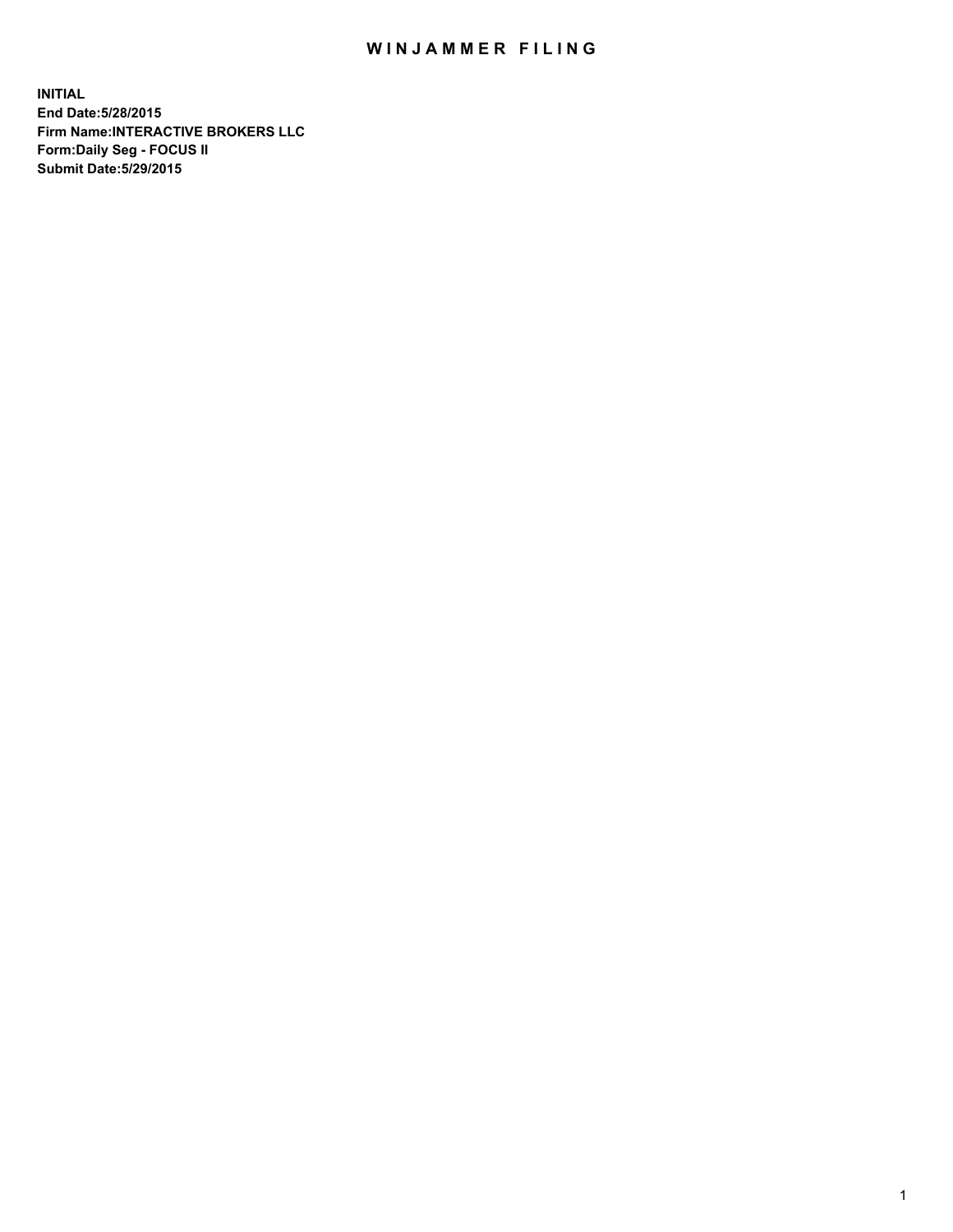## **INITIAL End Date:5/28/2015 Firm Name:INTERACTIVE BROKERS LLC Form:Daily Seg - FOCUS II Submit Date:5/29/2015 Daily Segregation - Cover Page**

| Name of Company<br><b>Contact Name</b>                                            | <b>INTERACTIVE BROKERS LLC</b>                      |
|-----------------------------------------------------------------------------------|-----------------------------------------------------|
| <b>Contact Phone Number</b>                                                       | <b>Michael Ellman</b><br>203-422-8926               |
| <b>Contact Email Address</b>                                                      | mellman@interactivebrokers.co                       |
|                                                                                   |                                                     |
|                                                                                   | $\underline{\mathbf{m}}$                            |
| FCM's Customer Segregated Funds Residual Interest Target (choose one):            |                                                     |
| a. Minimum dollar amount: ; or                                                    | $\overline{\mathbf{0}}$                             |
| b. Minimum percentage of customer segregated funds required:% ; or                | 0                                                   |
| c. Dollar amount range between: and; or                                           | 155,000,000 245,000,000                             |
| d. Percentage range of customer segregated funds required between:% and%.         | 00                                                  |
| FCM's Customer Secured Amount Funds Residual Interest Target (choose one):        |                                                     |
| a. Minimum dollar amount: ; or                                                    | $\overline{\mathbf{0}}$                             |
| b. Minimum percentage of customer secured funds required:% ; or                   | 0                                                   |
| c. Dollar amount range between: and; or                                           | 80,000,000 120,000,000                              |
| d. Percentage range of customer secured funds required between:% and%.            | 00                                                  |
| FCM's Cleared Swaps Customer Collateral Residual Interest Target (choose one):    |                                                     |
| a. Minimum dollar amount: ; or                                                    |                                                     |
| b. Minimum percentage of cleared swaps customer collateral required:% ; or        | $\overline{\mathbf{0}}$<br>$\underline{\mathbf{0}}$ |
| c. Dollar amount range between: and; or                                           |                                                     |
| d. Percentage range of cleared swaps customer collateral required between:% and%. | 0 <sub>0</sub>                                      |
|                                                                                   | 0 <sub>0</sub>                                      |
| Current ANC:on                                                                    | 2,504,131,160 28-MAY-2015                           |
| <b>Broker Dealer Minimum</b>                                                      | 305,705,516                                         |
| Debit/Deficit - CustomersCurrent AmountGross Amount                               |                                                     |
| Domestic Debit/Deficit                                                            | 2,386,886                                           |
| Foreign Debit/Deficit                                                             | 5,203,9760                                          |
| Debit/Deficit - Non CustomersCurrent AmountGross Amount                           |                                                     |
| Domestic Debit/Deficit                                                            | 0 <sub>0</sub>                                      |
| Foreign Debit/Deficit                                                             | 0 <sub>0</sub>                                      |
| Proprietary Profit/Loss                                                           |                                                     |
| Domestic Profit/Loss                                                              | $\overline{\mathbf{0}}$                             |
| Foreign Profit/Loss                                                               | $\underline{\mathbf{0}}$                            |
| Proprietary Open Trade Equity                                                     |                                                     |
| Domestic OTE                                                                      | <u>0</u>                                            |
| Foreign OTE                                                                       | <u>0</u>                                            |
| <b>SPAN</b>                                                                       |                                                     |
| <b>Customer SPAN Calculation</b>                                                  | 1,521,426,945                                       |
| Non-Customer SPAN Calcualation                                                    | 24,346,230                                          |
| <b>Proprietary Capital Charges</b>                                                | <u>0</u>                                            |
| Minimum Dollar Amount Requirement                                                 | 20,000,000 [7465]                                   |
| Other NFA Dollar Amount Requirement                                               | 21,973,605 [7475]                                   |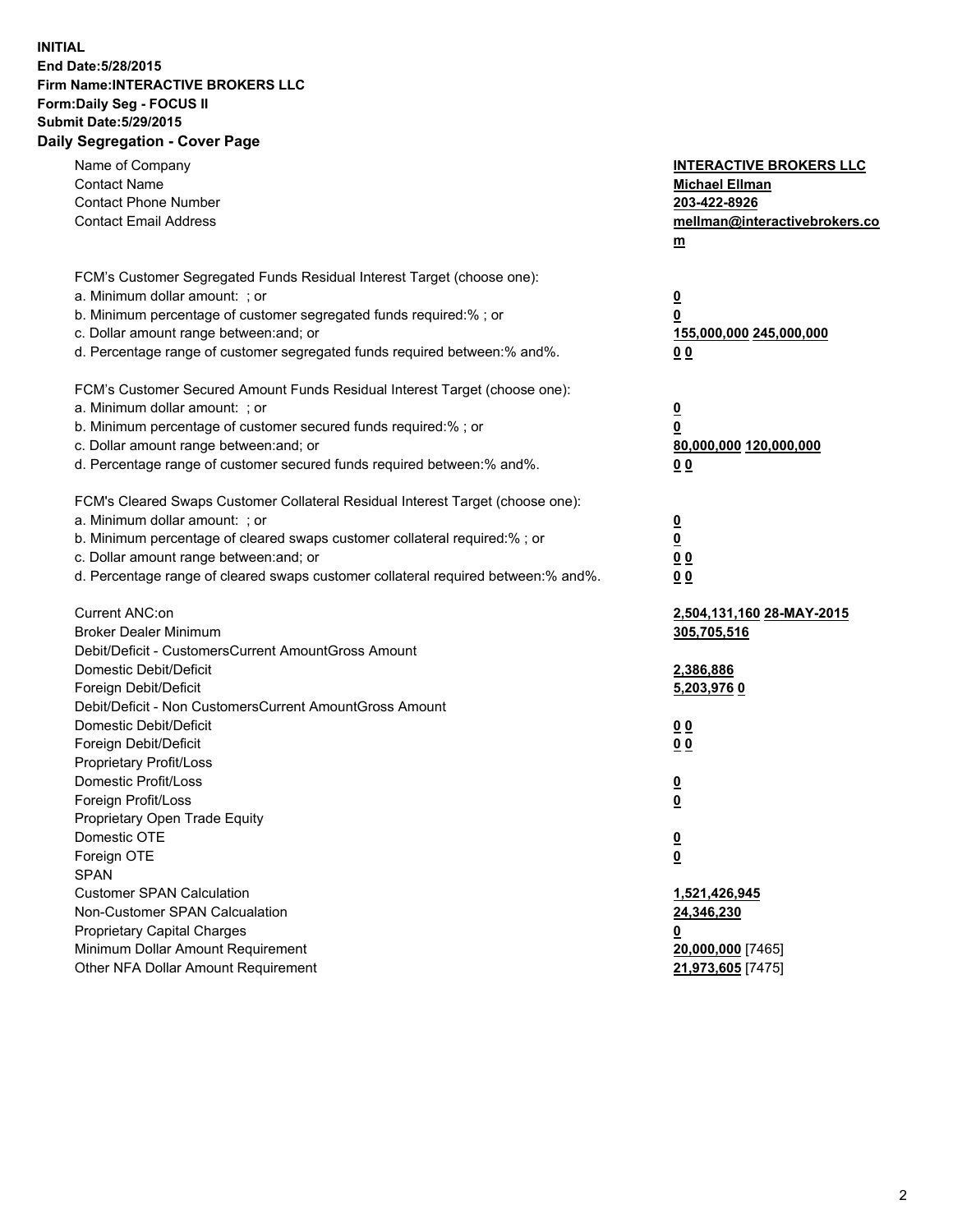## **INITIAL End Date:5/28/2015 Firm Name:INTERACTIVE BROKERS LLC Form:Daily Seg - FOCUS II Submit Date:5/29/2015 Daily Segregation - Secured Amounts**

|     | Foreign Futures and Foreign Options Secured Amounts                                                        |                                   |
|-----|------------------------------------------------------------------------------------------------------------|-----------------------------------|
|     | Amount required to be set aside pursuant to law, rule or regulation of a foreign                           | $0$ [7305]                        |
|     | government or a rule of a self-regulatory organization authorized thereunder                               |                                   |
| 1.  | Net ledger balance - Foreign Futures and Foreign Option Trading - All Customers                            |                                   |
|     | A. Cash                                                                                                    | 589,885,558 [7315]                |
|     | B. Securities (at market)                                                                                  | 0 [7317]                          |
| 2.  | Net unrealized profit (loss) in open futures contracts traded on a foreign board of trade                  | -29,138,417 [7325]                |
| 3.  | Exchange traded options                                                                                    |                                   |
|     | a. Market value of open option contracts purchased on a foreign board of trade                             | 66,670 [7335]                     |
|     | b. Market value of open contracts granted (sold) on a foreign board of trade                               | -91,689 [7337]                    |
| 4.  | Net equity (deficit) (add lines 1.2. and 3.)                                                               | 560,722,122 [7345]                |
| 5.  | Account liquidating to a deficit and account with a debit balances - gross amount                          | 5,203,976 [7351]                  |
|     | Less: amount offset by customer owned securities                                                           | 0 [7352] 5,203,976 [7354]         |
| 6.  | Amount required to be set aside as the secured amount - Net Liquidating Equity                             | 565,926,098 [7355]                |
|     | Method (add lines 4 and 5)                                                                                 |                                   |
| 7.  | Greater of amount required to be set aside pursuant to foreign jurisdiction (above) or line                | 565,926,098 [7360]                |
|     | 6.                                                                                                         |                                   |
|     | FUNDS DEPOSITED IN SEPARATE REGULATION 30.7 ACCOUNTS                                                       |                                   |
| 1.  | Cash in banks                                                                                              |                                   |
|     | A. Banks located in the United States                                                                      | $0$ [7500]                        |
|     | B. Other banks qualified under Regulation 30.7                                                             | 0 [7520] 0 [7530]                 |
| 2.  | Securities                                                                                                 |                                   |
|     | A. In safekeeping with banks located in the United States                                                  | 562,899,100 [7540]                |
|     | B. In safekeeping with other banks qualified under Regulation 30.7                                         | 0 [7560] 562,899,100 [7570]       |
| 3.  | Equities with registered futures commission merchants                                                      |                                   |
|     | A. Cash                                                                                                    | $0$ [7580]                        |
|     | <b>B.</b> Securities                                                                                       | $0$ [7590]                        |
|     | C. Unrealized gain (loss) on open futures contracts                                                        | $0$ [7600]                        |
|     | D. Value of long option contracts                                                                          | $0$ [7610]                        |
|     | E. Value of short option contracts                                                                         | 0 [7615] 0 [7620]                 |
| 4.  | Amounts held by clearing organizations of foreign boards of trade                                          |                                   |
|     | A. Cash                                                                                                    | $0$ [7640]                        |
|     | <b>B.</b> Securities                                                                                       | $0$ [7650]                        |
|     | C. Amount due to (from) clearing organization - daily variation                                            | $0$ [7660]                        |
|     | D. Value of long option contracts                                                                          | $0$ [7670]                        |
|     | E. Value of short option contracts                                                                         | 0 [7675] 0 [7680]                 |
| 5.  |                                                                                                            |                                   |
|     | Amounts held by members of foreign boards of trade<br>A. Cash                                              |                                   |
|     |                                                                                                            | 251,508,732 [7700]                |
|     | <b>B.</b> Securities                                                                                       | $0$ [7710]                        |
|     | C. Unrealized gain (loss) on open futures contracts                                                        | -49,832,875 [7720]                |
|     | D. Value of long option contracts                                                                          | 66,673 [7730]                     |
|     | E. Value of short option contracts                                                                         | -91,684 [7735] 201,650,846 [7740] |
| 6.  | Amounts with other depositories designated by a foreign board of trade                                     | $0$ [7760]                        |
| 7.  | Segregated funds on hand                                                                                   | $0$ [7765]                        |
| 8.  | Total funds in separate section 30.7 accounts                                                              | 764,549,946 [7770]                |
| 9.  | Excess (deficiency) Set Aside for Secured Amount (subtract line 7 Secured Statement<br>Page 1 from Line 8) | 198,623,848 [7380]                |
| 10. | Management Target Amount for Excess funds in separate section 30.7 accounts                                | 80,000,000 [7780]                 |
| 11. | Excess (deficiency) funds in separate 30.7 accounts over (under) Management Target                         | 118,623,848 [7785]                |
|     |                                                                                                            |                                   |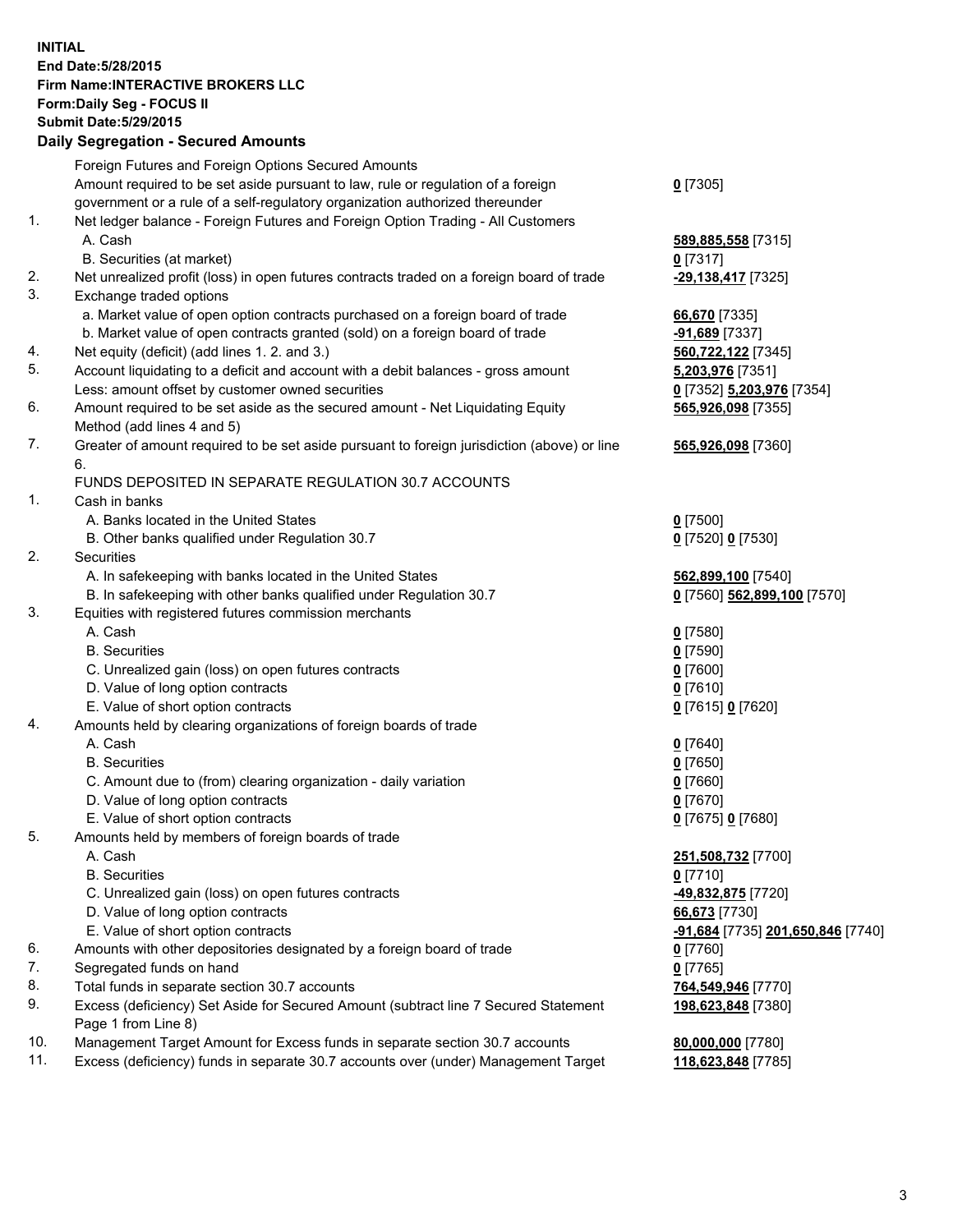**INITIAL End Date:5/28/2015 Firm Name:INTERACTIVE BROKERS LLC Form:Daily Seg - FOCUS II Submit Date:5/29/2015 Daily Segregation - Segregation Statement** SEGREGATION REQUIREMENTS(Section 4d(2) of the CEAct) 1. Net ledger balance A. Cash **2,669,702,540** [7010] B. Securities (at market) **0** [7020] 2. Net unrealized profit (loss) in open futures contracts traded on a contract market **-20,248,113** [7030] 3. Exchange traded options A. Add market value of open option contracts purchased on a contract market **111,421,571** [7032] B. Deduct market value of open option contracts granted (sold) on a contract market **-174,506,665** [7033] 4. Net equity (deficit) (add lines 1, 2 and 3) **2,586,369,333** [7040] 5. Accounts liquidating to a deficit and accounts with debit balances - gross amount **2,386,886** [7045] Less: amount offset by customer securities **0** [7047] **2,386,886** [7050] 6. Amount required to be segregated (add lines 4 and 5) **2,588,756,219** [7060] FUNDS IN SEGREGATED ACCOUNTS 7. Deposited in segregated funds bank accounts A. Cash **397,333,291** [7070] B. Securities representing investments of customers' funds (at market) **1,475,514,596** [7080] C. Securities held for particular customers or option customers in lieu of cash (at market) **0** [7090] 8. Margins on deposit with derivatives clearing organizations of contract markets A. Cash **18,502,523** [7100] B. Securities representing investments of customers' funds (at market) **113,482,531** [7110] C. Securities held for particular customers or option customers in lieu of cash (at market) **0** [7120] 9. Net settlement from (to) derivatives clearing organizations of contract markets **-1,542,162** [7130] 10. Exchange traded options A. Value of open long option contracts **3,158,364** [7132] B. Value of open short option contracts **-8,292,665** [7133] 11. Net equities with other FCMs A. Net liquidating equity **-48,574,487** [7140] B. Securities representing investments of customers' funds (at market) **883,176,172** [7160] C. Securities held for particular customers or option customers in lieu of cash (at market) **0** [7170] 12. Segregated funds on hand **0** [7150] 13. Total amount in segregation (add lines 7 through 12) **2,832,758,163** [7180] 14. Excess (deficiency) funds in segregation (subtract line 6 from line 13) **244,001,944** [7190] 15. Management Target Amount for Excess funds in segregation **155,000,000** [7194]

16. Excess (deficiency) funds in segregation over (under) Management Target Amount Excess

**89,001,944** [7198]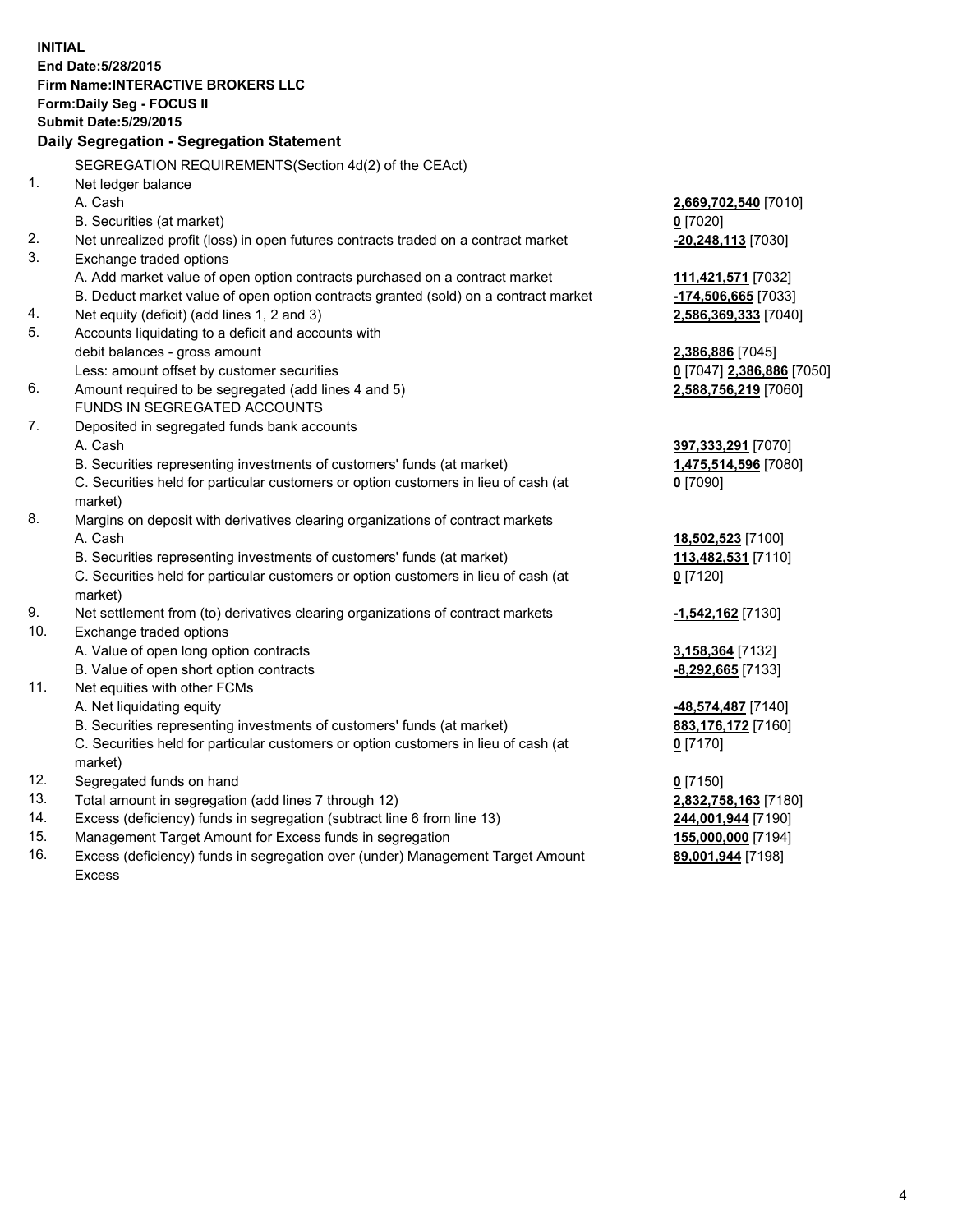## **INITIAL End Date:5/28/2015 Firm Name:INTERACTIVE BROKERS LLC Form:Daily Seg - FOCUS II Submit Date:5/29/2015 Daily Segregation - Supplemental**

| $\blacksquare$           | Total gross margin deficiencies - Segregated Funds Origin                              | 44,238 [9100]  |
|--------------------------|----------------------------------------------------------------------------------------|----------------|
| $\blacksquare$           | Total gross margin deficiencies - Secured Funds Origin                                 | 104,445 [9101] |
| $\blacksquare$           | Total gross margin deficiencies - Cleared Swaps Customer Collateral Funds Origin       | $0$ [9102]     |
| $\blacksquare$           | Total gross margin deficiencies - Noncustomer and Proprietary Accounts Origin          | $0$ [9103]     |
| $\blacksquare$           | Total number of accounts contributing to total gross margin deficiencies - Segregated  | 4 [9104]       |
|                          | Funds Origin                                                                           |                |
| $\blacksquare$           | Total number of accounts contributing to total gross margin deficiencies - Secured     | 5[9105]        |
|                          | Funds Origin                                                                           |                |
| $\overline{\phantom{a}}$ | Total number of accounts contributing to the total gross margin deficiencies - Cleared | $0$ [9106]     |
|                          | Swaps Customer Collateral Funds Origin                                                 |                |
| -                        | Total number of accounts contributing to the total gross margin deficiencies -         | $0$ [9107]     |
|                          | Noncustomer and Proprietary Accounts Origin                                            |                |
| $\blacksquare$           | Upload a copy of the firm's daily margin report the FCM uses to issue margin calls     |                |
|                          | which corresponds with the reporting date.                                             |                |

05.28.2015 Commodity Margin Deficiency Report.xls